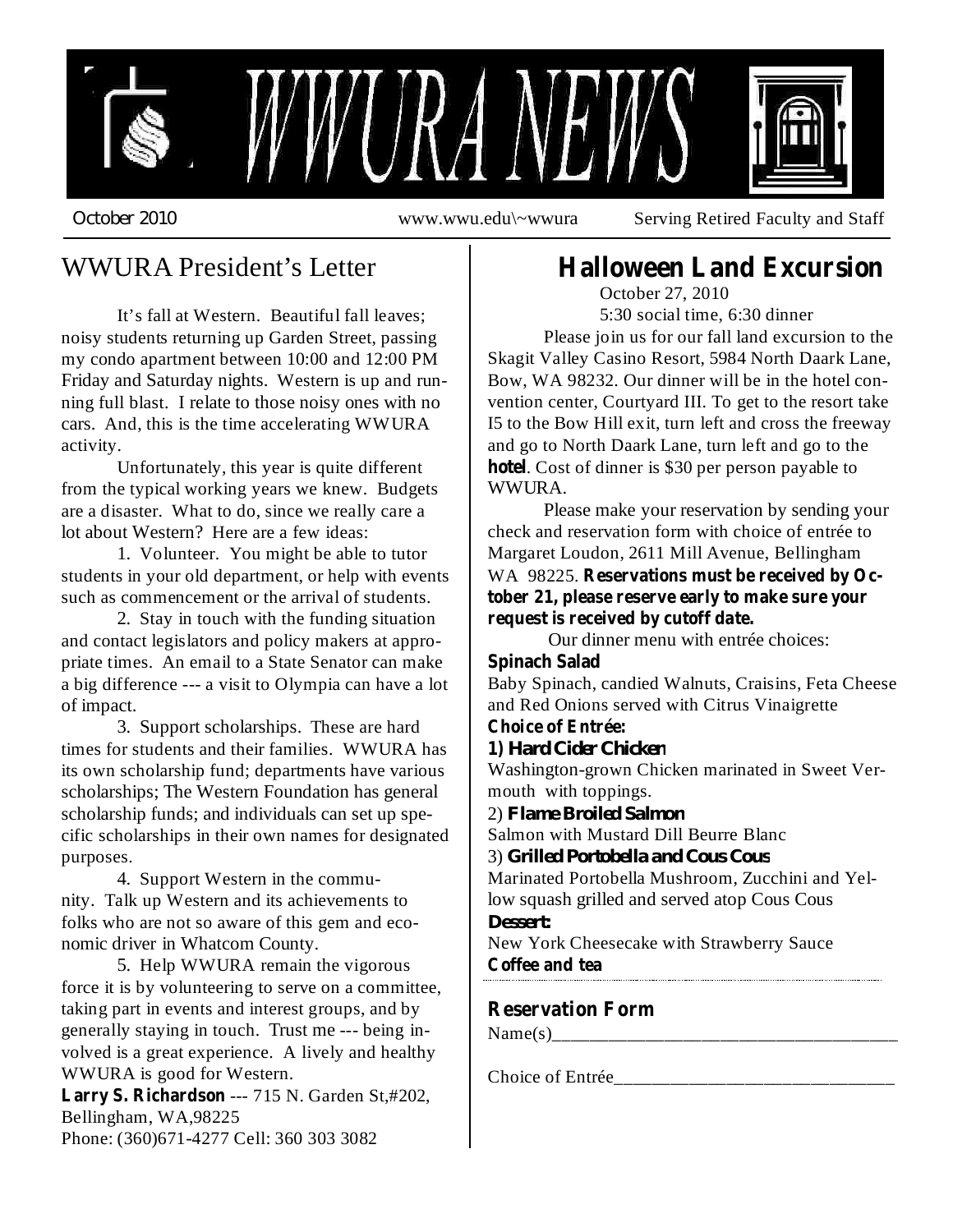# *Health Notes by Evelyn Ames Snif les and Sneezes and Over-the-Counter Medications*

Over-the-counter medications are drugs that are sold without prescription. These drugs affect function and are used to treat, alleviate, and/or prevent various health conditions. OTC labels are required by FDA to contain detailed information about usage and warnings of use. Each label must list the active ingredient and amount of each dosage, the uses (symptoms or diseases drug treats or prevents), warnings (e.g., when not to use, possible interactions/side effects, when to stop use, when to seek guidance from health provider), inactive ingredient (e.g., colors, flavors), purpose (drug action such as antihistamine), directions for using (e.g., how to take, how much and how often), and other information such as how to store properly. In addition, expiration date, lot or batch code, name and address of manufacturer, packer, or distributor, net quantity of contents, and what to do if an overdose occurs are required. Do note that these label requirements do not apply to dietary supplements, as these are regulated as food products and are not required to be proven safe or effective, only to be manufactured in a safe and clean environment.

Many products are advertised and available to treat or prevent sniffles and sneezes. The question to ask is this: are the sniffles and sneezes due to cold viruses or are they due to allergies? The following information compares two major categories, antihistamines and nasal decongestants, that are individually or in combination on the market.

#### **ANTIHISTAMINES:**

Basic purpose of antihistamines is to counteract the effect of histamine which is released during an antigen-antibody reaction. Their action is restricted to the pharmacological antagonism of the released histamine. When the body is exposed to an allergen, histamine is released. This release of histamine causes cells to swell (edema) and leak fluid, causing itching, sneezing, runny nose and watery eyes.

Basic uses for which they are used include allergic reactions, sleep inducement, motion sickness, sinus congestion, and skin eruptions due to allergy. •

Basic side effects of antihistamines: drowsiness/sedation (highest frequency), thickening of mucus, dryness (of mouth, nose, and throat), insomnia, blurred vision, fatigue, tinnitus, and irritability. Less common side effects involve the digestive tract (nausea, constipation or diarrhea, loss of appetite). Other side effects include urinary frequency, headache, tightness in chest, and hypotension (low blood pressure). •

Names of common first generation OTC antihistamines: Brompheniramine (Dimatene), Dimenhydrinate (Dramamine), Chlorpheniramine (Aller-Clor, Chlor-Trimeton), Clemastine (Tavist-1), Diphenhydramine (Benadryl 25, Benylin Cough, Nytol, Sominex), and Doxylamine succinate (Vicks Nyquil and does cause more drowsiness than chlorpheniramine). •

First generation drugs can affect the inner ear and affect part of the brain (hypothalamus) that controls nausea and vomiting. This is why some are taken to prevent motion sickness. •

Names of second generation OTC antihistamines include Loratadine (e.g., Alavert and Claritin) and Cetirizine (Zyrtec). These newer antihistamines cause less drowsiness. *(cont'd next page)*•

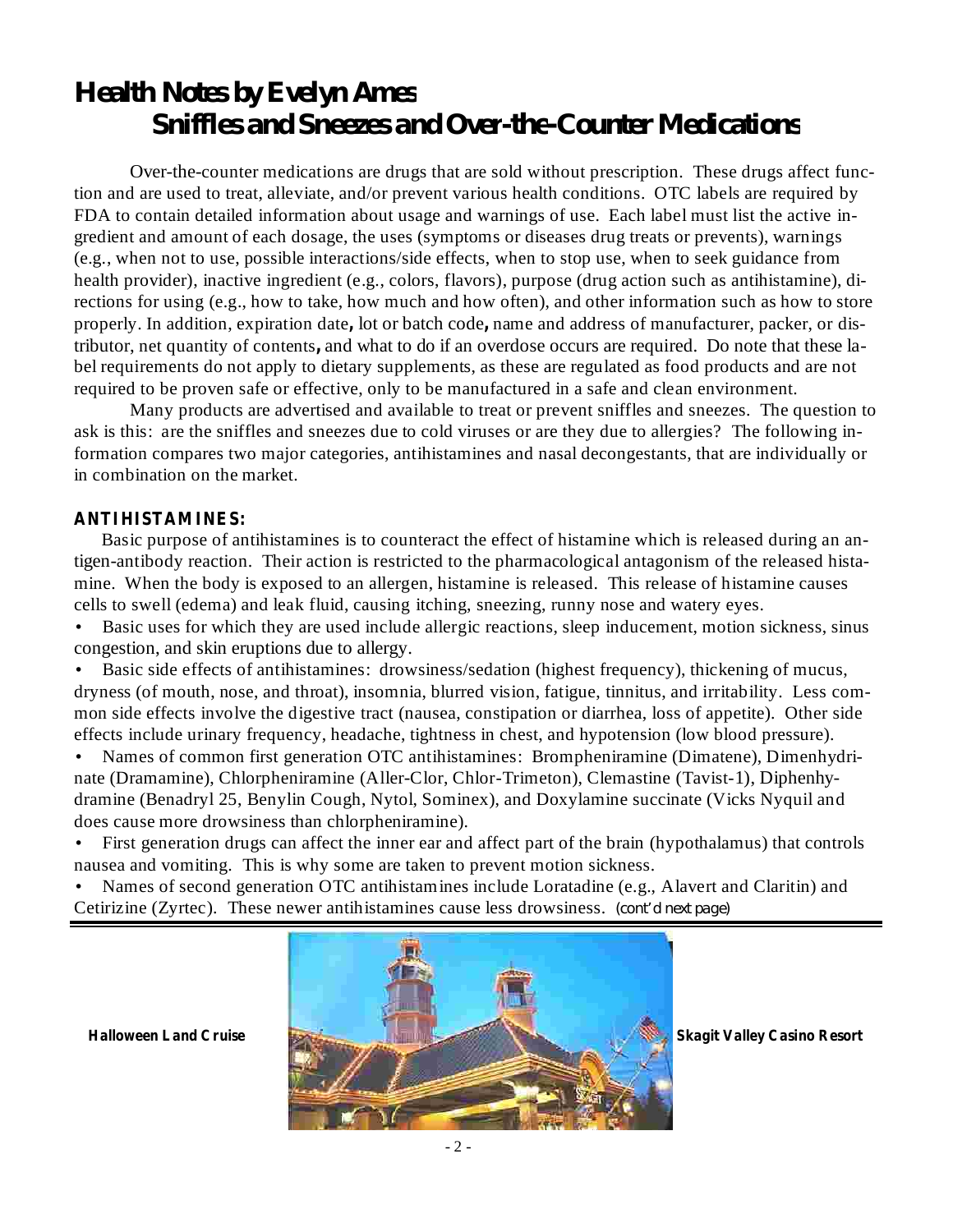• *High-risk groups:* people with glaucoma, liver disease, enlarged prostate, breathing problems (e.g., asthma or emphysema), thyroid disease, high blood pressure, and those who have difficulty urinating need to be cautious about using first generation antihistamines.

• *Medication interactions:* antihistamines increase sedative effect if taken with alcohol, narcotics, sleeping medications, muscle relaxants, or anti-anxiety drugs (e.g., tranquilizers); can cause dry mouth if taken with drugs taken for stomach cramps (anticholinergics).

# **NASAL DECONGESTANTS**

- Basic purpose of nasal decongestants is to counteract bodily symptoms caused by cold viruses.
- Basic use for which they are used is for a stuffy nose due to a cold, hay fever, and/or allergies. The are also used as appetite suppressants. They are stimulant-type drugs.

• Basic action is to constrict blood vessels in nasal passages, thereby shrinking the swollen tissue and opening nasal passages with result of freer breathing, better drainage, and reduced stuffiness.

Topical sprays and drops act fast (within 5 minutes): they should not be used more than 3 days in a • row. If used too frequently, a rebound effect occurs. This means the condition, a stuffy nose, becomes the result of overuse of a topical nasal decongestant. In other words, overuse causes the condition for which the drug was originally taken to relieve. Names of commonly advertised topicals: oxymetazoline (Afrin 12 hour, Dristin 12-hour, Duration 12-hour), Phenylephrine (Neo-Synephrine, Vicks Sinex, Alconefrin). Afrin is usually used every 10 to 12 hours as needed, but not more often than twice in a 24-hour period.

- Oxymetazoline may cause side effects such as burning, stinging, increased nasal discharge, dryness inside the nose, sneezing, nervousness, nausea, dizziness, headache, difficulty falling asleep or staying asleep. If one experiences a fast heartbeat, call your physician immediately.
- Oral decongestants act more slowly (from 30 to 60 minutes). Basic side effects include insomnia, nervousness, and restlessness.

 $\bullet$ Pseudoephedrine or phenylephrine may be the only active ingredient in a product or may be combined with other drugs (e.g., antihistamine, analgesic, cough suppressant, and/or hallucinogen such as belladonna alkaloids). Check nonprescription cough and cold product labels carefully before using two or more products at the same time. These products may contain the same active ingredient(s) and taking them together could cause an overdose.

 $\bullet$ High *risk groups*: people with diabetes, heart disease, high blood pressure or overactive thyroid.

tant, and an analgesic (pain reliever). A cough suppressant, dextromethorphan, is often included. Best advice if using an OTC product: decide if you have a cold or if you are experiencing an allergic reac**tion? Then ask yourself what is/are your symptom(s) and read the label to find the active ingredient that targets the symptom(s)! Generally the shot gun approach is less effective than a single ingredient product.**  $\bullet$ Shot gun approaches for cold remedies usually contain 2-3 basic drugs: antihistamine, nasal deconges-

# **Internet Resources:**

www.nlm.nih.gov/medlineplus/druginfo/meds/a606008.html www.nlm.nih.gov/medlineplus/druginfo/meds/a608026.html www.nlm.nih.gov/medlineplus/druginfo/meds/a606008.html familydoctor.org/online/famdocen/home/otc-center/otc-medicines/859.printerview.html vsearch.nlm.nih.gov/vivisimo/cgi-bin/query-meta?v% 3Aproject= =medlineplus&query=antihistamines www.fda.gov/Drugs/ResourcesForYou/Consumers/BuyingUsingMedicineSafely/

UnderstandingOver-the-CounterMedicines/ucm093514.htm

Home Remedy recommended by primary care doctors: prepare a salt water solution (use warm water) and sniff/sort the fluid into your nasal passages to relieve congestion.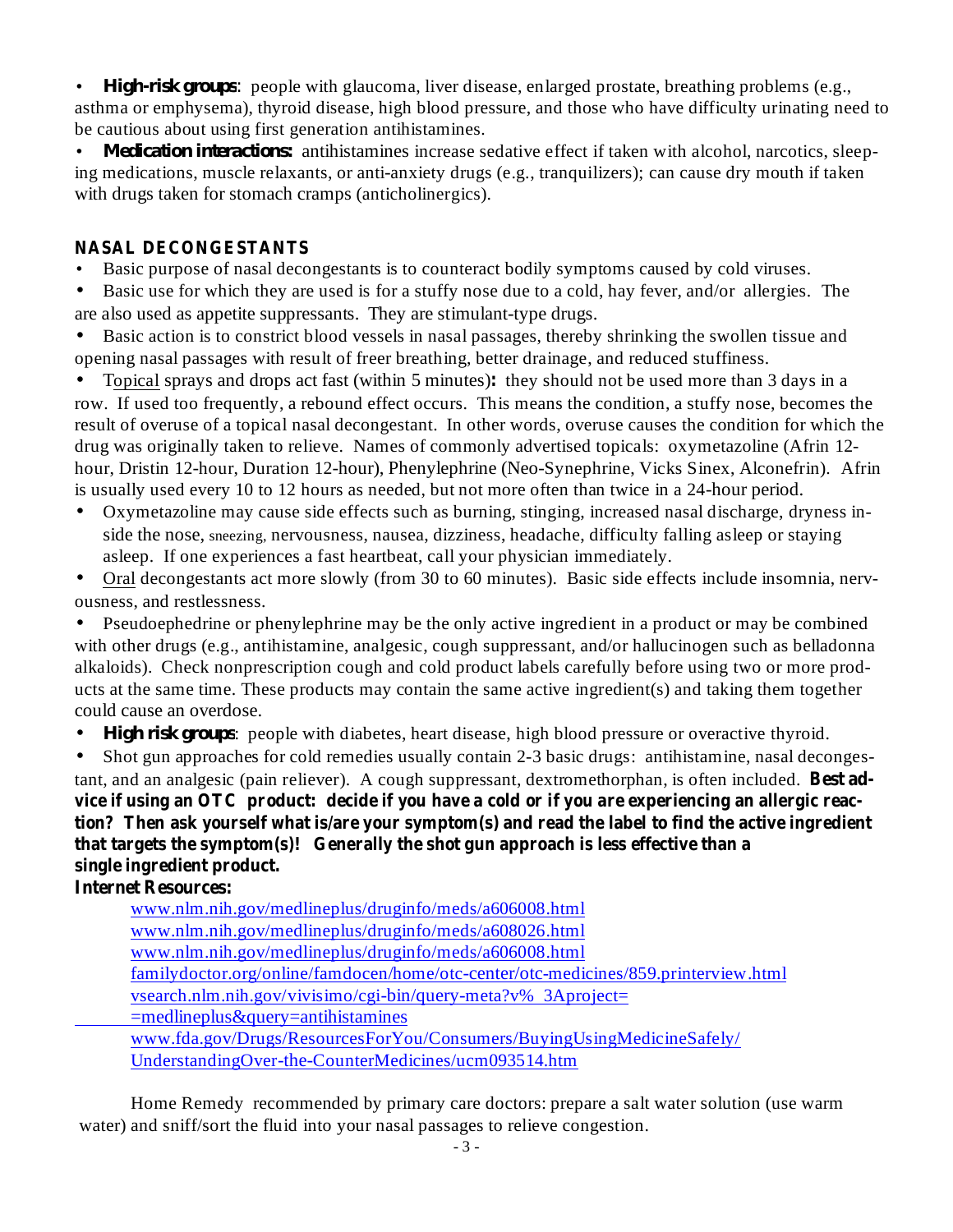# **WWURA TRAVEL NEWS**

WWURA's Travel Committee has some great trips planned for 2011. A group of travelers has just returned from a wonderful trip to the Dalmation Coast. Be sure to plan to attend the November Travelogue for a presentation about this trip.

On April, 2011 Don Rochon has an OAT trip called Route of the Maya (there is more detailed information about this trip in the September Newsletter); Marty Haines is planning a trip to China; and Don Rochon will offer a trip to the Baltic countries and Kiev and St. Petersburg in August and September 2011.

Closer to home Barb Evans is planning Shakespeare Festival May 3-6, 2011. As usual there are some wonderful plays to choose from. If you are interested in this trip, please call Barb.

And even closer to home Margaret Loudon has planned a Land Cruise to Skagit Casino on October 27, 2010. More information and a sign up form is in this newsletter.

#### **WWURA INTEREST GROUPS**

WWURA'S interest groups are open to anyone who is interested. If you would like to become a part of a group, call the contact person. If you have an idea for another interest group, call Barb Evans, 650-9724.

October's interest group meetings are listed below.

#### **BOOK GROUP** - Donna Rochon, 647-2301

Meet at Evelyn Mason's, 914 17th St. 2:30, Tues. Oct. 19. October's book is *The Last Lion: Vision's of Glory* by William Manchester

#### **OPERA GROUP** - Evelyn Ames, 734-3184

The Metropolitan Opera's Live in HD broadcast is shown at the Lincoln Theatre in Mount Vernon at 10:00 am. Call Evelyn if you need a ride or can drive. October 23, *Boris Godunov*

- **BRIDGE GROUP** Barb Evans, 650-9724 The bridge group meeting is October 26 at 1:30. Members will be contacted with the location.
- **BIKING** Will begin again in the spring.

**DOWNHILL SKIING** - Charlie Way, 734-0649 Call Charlie if you are interested.

**INFORMAL DINING** - Dinners begin in October. Members will be contacted with group information. Call Barb Evans, 650-9724 or Jan Berg if you would like to be added to the list.

#### **Miscellaneous Items**

Brown Bag lunch meetings. WWURA would like feed back on whether this program should be continued. If so, what topics would be of interest to you.

Information item: Free concert of "What the Chelm", Sunday, Nov 7, 4pm, St Paul's Episcopal church for release of the Klezer Band C.D. # 3

If you are looking for places to volunteer, information can be obtained from the Senior Citizen Center.

Contact Barbara Evans, if you would like to received this newsletter electronically.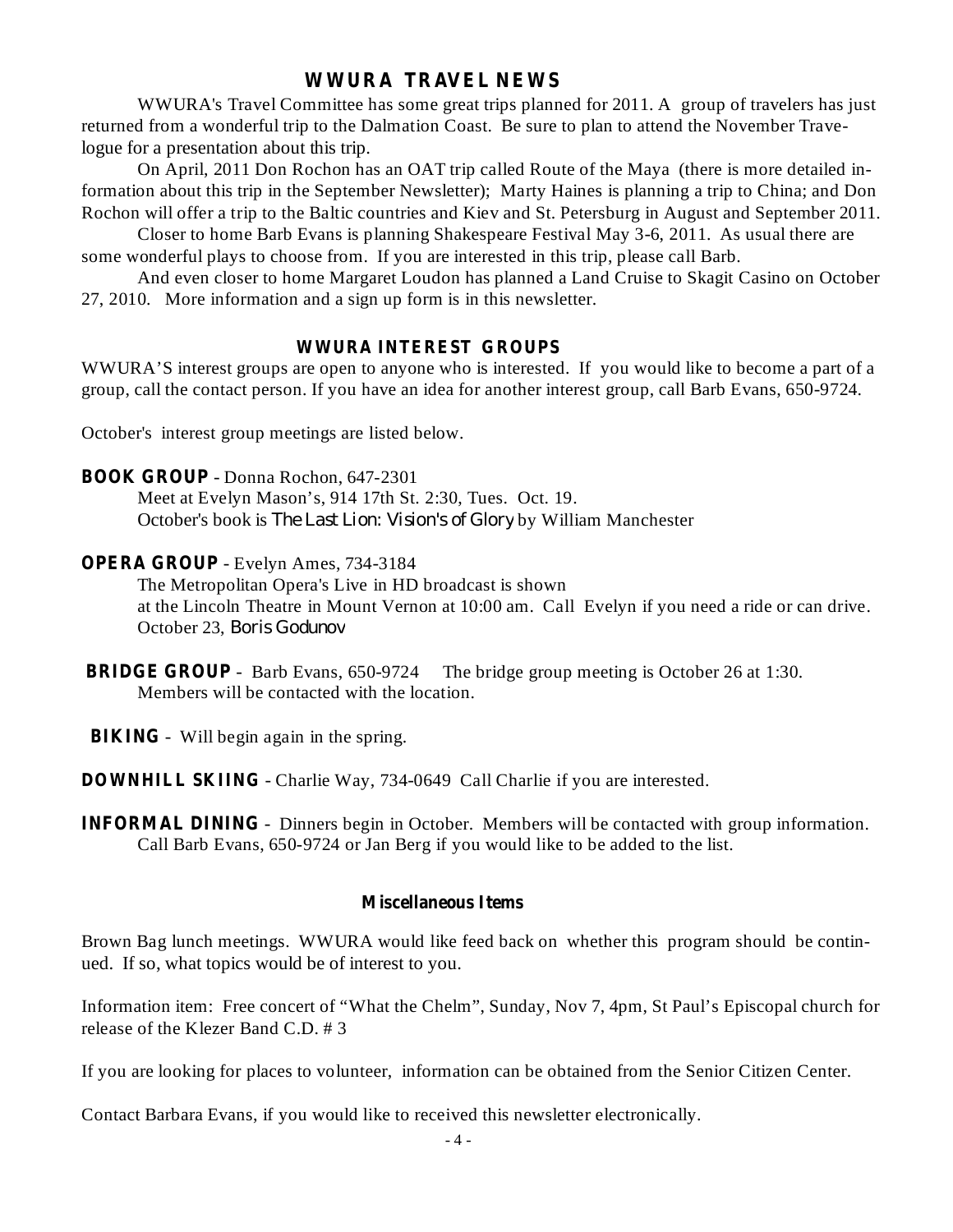# **Skill - Sharing Clearinghouse**

Many of our members have unique skills and/or knowledge which other members would like to acquire and make use of. We are proposing a clearinghouse toget individuals from these two groups into contact. If you have a something you would be willing to share, let us know and we will spread the word. If you have something you would like to learn how to do, again let us know and we will try to locate a tutor.

To participate in this send the information to George Gerhold at

ggerhold@comcast.net (preferred or 733-9265

As a first offering George Gerhold is offering a series on "How to Digitize Slides". It will probably be 3 sessions and will show how to obtainr esults superior to standard commercial services. It would work best if the participants had portable computers and some slides they wanted to work on. It will be based on use of free downloadable software (Windows).

Much of it will apply to pictures taken with digital cameras as well. If interested contact George at the address listed above to arrange time.

| Staff Arts and Crafts Show<br>March 7-11, 2011 $\sim$ VU 565<br>WWU faculty are invited to exhibit!<br><b>ENTRY FORM</b><br>LIMIT: ONE ENTRY PER FORM<br>$\sim$ Entries due by Tuesday, February 22 $\sim$ |                                                                                   |
|------------------------------------------------------------------------------------------------------------------------------------------------------------------------------------------------------------|-----------------------------------------------------------------------------------|
| Name----------------------------------                                                                                                                                                                     |                                                                                   |
|                                                                                                                                                                                                            | Mail Stop_______________________________ Department------------------------------ |
|                                                                                                                                                                                                            | Work Phone________________________ Home Phone-----------------------------------  |
|                                                                                                                                                                                                            |                                                                                   |
|                                                                                                                                                                                                            |                                                                                   |
|                                                                                                                                                                                                            |                                                                                   |
| Send / fax entry form(s) to:<br>Nancy Phillips, Business & Financial Affairs, MS 9044 (OM 405), Fax 360-650-3037<br>$\sim$ Entries due by Tuesday, February 22 $\sim$                                      |                                                                                   |

http://www.wwu.edu/depts/artscraftsshow/

Questions? Contact Nancy Phillips (x3407) nancy.phillips@wwu.edu